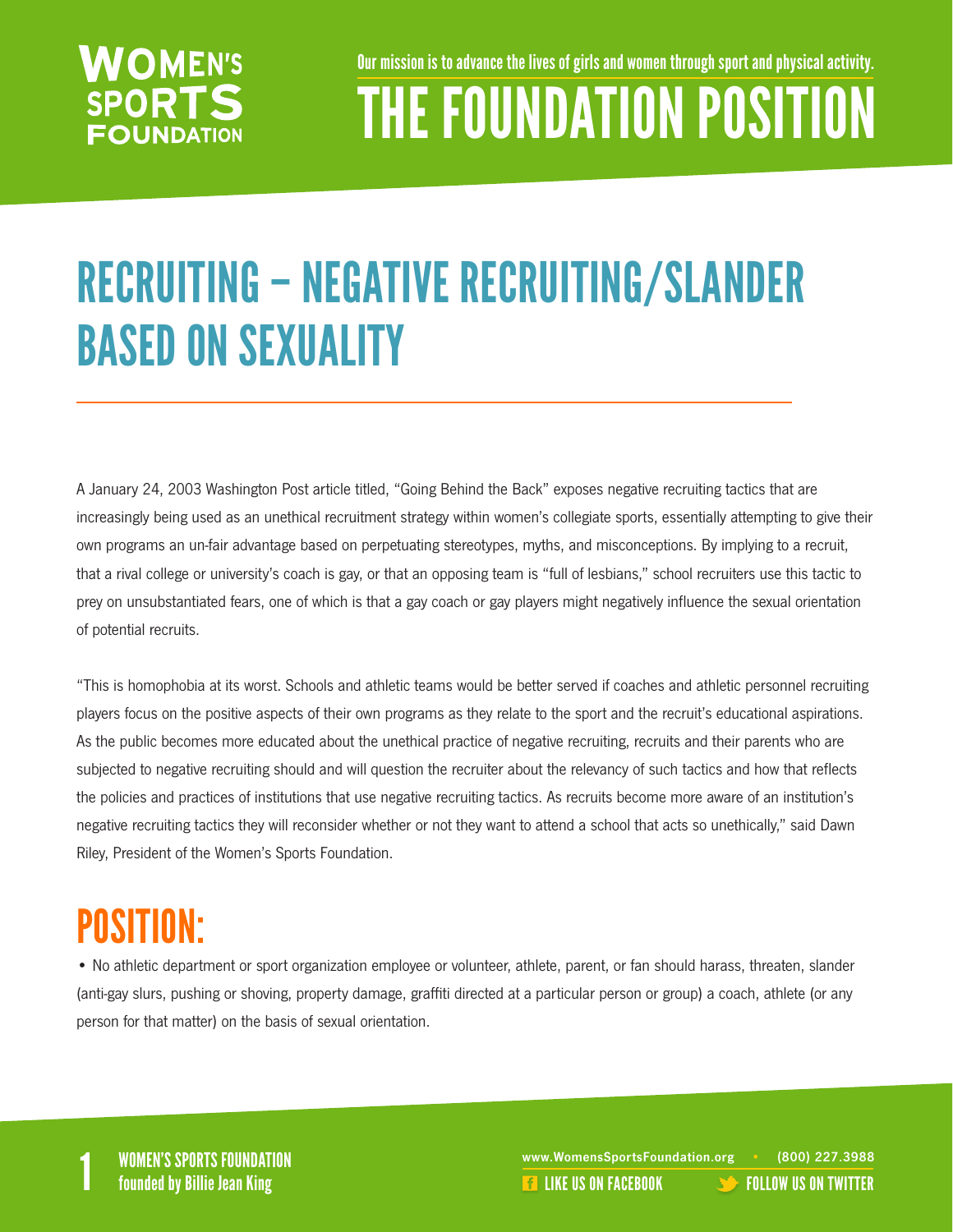# WOMEN'S<br>SPORTS

• A coach or athlete's sexual orientation should not be a factor in determining their eligibility for teams, coaching positions, or athletic or academic honors or awards.

• Coaches, athletes, other athletic department personnel, or students who participate in the harassment of lesbian or bisexual athletes or who contribute to a hostile environment for these athletes and coaches should be appropriately disciplined.

• Lesbian and bisexual coaches and athletes should be able to participate on a team or in an athletic department or sport setting that is free of hostility.

• The provisions of all policies prohibiting sexual harassment and sexual relations between coaches and athletes should be applicable to all coaches and athletes without regard to the sexual orientation of athletic department/sport organization personnel.

• Lesbian and bisexual athletes and coaches should be able to identify themselves if they choose to without fear of negative consequences (loss of job, scholarship, starting position; negative performance evaluation; dropped from team).

• Administrators should support coaches and athletes in addressing anti-gay incidents.

ELIMINATION OF NEGATIVE RECRUITING BEGINS WITH EDUCATION. Staff development programs for athletes, coaches and other support staff should include identifying and addressing homophobia in athletics and include departmental policies addressing anti-gay discrimination. Educational and/or recruitment materials, programs and department policies addressing homophobia should be given to prospective athletes, coaches, parents or guardians of athletes.

Together, Astrea, Gay Lesbian and Straight Education Network (GLSEN), Ms. Foundation, National Center for Lesbian Rights (NCLR), National Collegiate Athletic Association (NCAA), Uncommon Legacy Foundation and the Women's Sports Foundation have developed an educational campaign to eliminate homophobia in sports:

The Project to Eliminate Homophobia in Sport. The Project has published an educational kit, It Takes A Team: Making Sports Safe For Lesbian, Gay, Bisexual and Transgender Athletes and Coaches, that is intended to help coaches and school administrators educate student-athletes about the harmful effects of homophobia. To effectively eliminate homophobia in sport, we are challenged to ask the question, "How can we make sure that people in athletics are evaluated, not based on their sexual orientation or gender expression, but on their individual character and accomplishments?"

www.WomensSportsFoundation.org • (800) 227.3988<br>2 **2 Founded by Billie Jean King** 2 Like US ON FACEBOOK [FOLLOW US ON TWITTER](http://twitter.com/#!/womenssportsfdn)